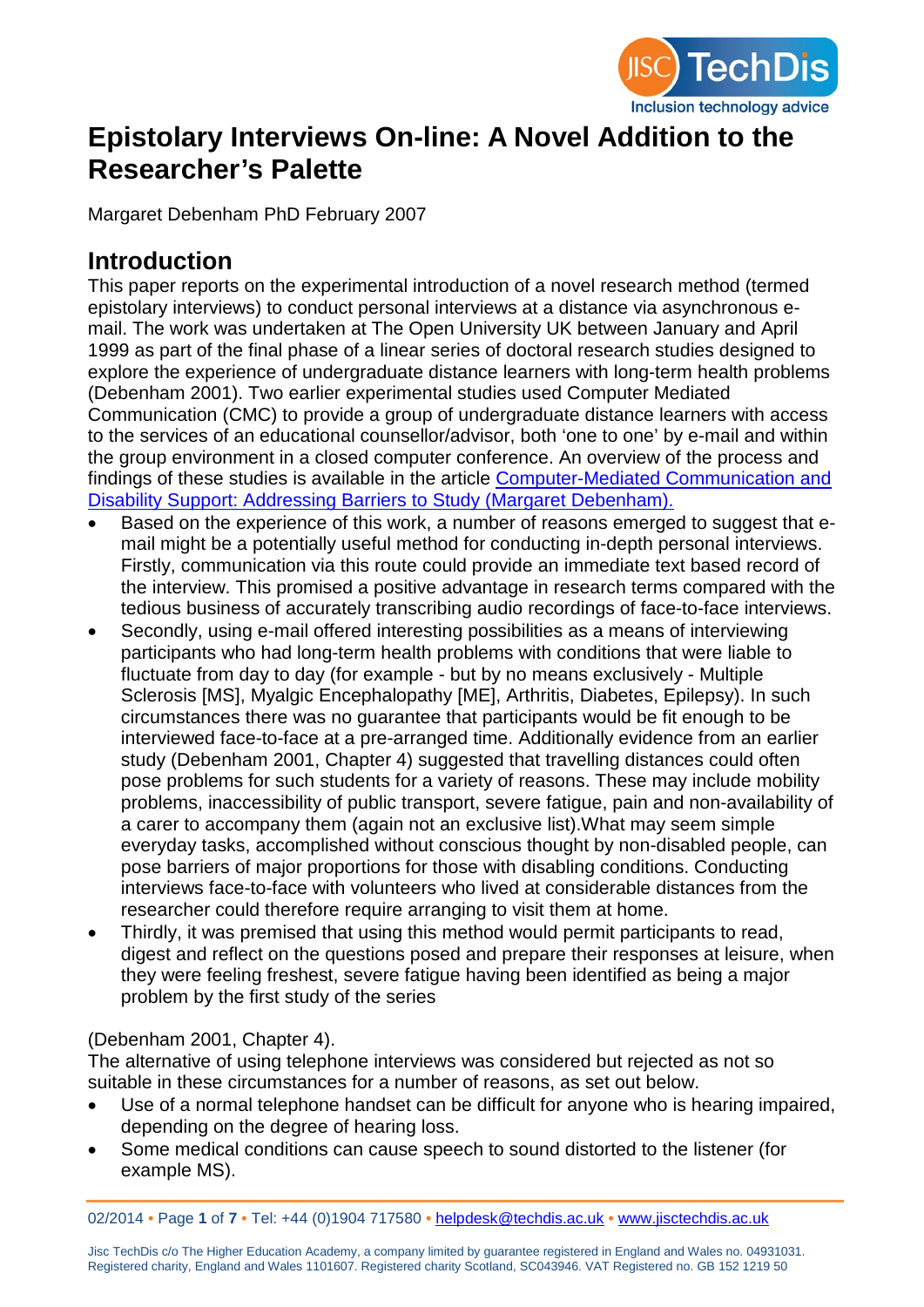

- Those with speech difficulties for any reason (e.g. Cerebral Palsy, Stroke) can sometimes find it difficult to make themselves understood.
- Pain or muscle weakness can make it problematic to hold a telephone up to the ear for more than a few minutes at a time. Examples of conditions that may impose this restriction include Arthritis, MS, Systemic Lupus Erythematosus (SLE) and ME, amongst many others.

Another alternative, communication by synchronous on-line messaging in real time, was also rejected as unsuitable in this instance. More than half of those surveyed in the first study of the series ( $N = 281$ ) reported difficulties with manual dexterity (Debenham 2001, Chapter 4). This suggested that some participants might have problems typing quickly enough to maintain 'quick fire' conversations on-line. Denise Lance (2001), an on-line teacher with Cerebral Palsy, provides a useful illustration of the sort of problems that can arise in this respect. She highlights the way in which the use of CMC greatly facilitates her communication with her students, permitting her to prepare complete messages off-line before posting them as an entity.

In summary, using epistolary interviews on-line made it possible to consider including participants living at long distances from the author's own location. It promised a number of research advantages, as set out below:

- It would be time saving in terms of eliminating the need to travel; it would be cost saving, since neither travel expenses nor accommodation bills would be incurred; It would enable both interviewees and interviewer to make considered responses in their own time and at their own speed.
- In the particular case of disabled researchers (including this author) all the above points constitute valuable enabling factors in facilitating this type of work.

# **Design and Process of the Study**

Five in-depth epistolary interviews were undertaken via e-mail during the period January to April 1999. They formed one part of a set of eleven in-depth personal interviews. The other six interviews were conducted face-to-face and are not discussed in detail here. The design for the whole set of interviews was based on a semi-structured conversational format similar to that described by Wilson (1996) and adapted for text-based communication in the case of the epistolary interviews. Reflection suggested that a framework of open-ended key questions would be most appropriate for the purpose, together with guidelines for follow-up prompts, depending on response. An important aim was to build rapport between interviewer and interviewee to encourage participants to communicate freely. This concept was influenced by the work of Ormond Simpson, who perceptively identifies a range of skills useful in postal communication between an academic advisor and individual students (Simpson 1988). His list includes the following recommendations to facilitate good communication:

- Adopting a relaxed, friendly style of response and being non-judgmental;
- Being perceptive and open-ended in responses;
- Encouraging the students to think through the issues for themselves.

This approach displays the influence of the work of Carl Rogers, which emphasises the need for a sensitive and empathic understanding of a student's reactions. This, he argues, facilitates personal growth in the student (Rogers and Allender 1983).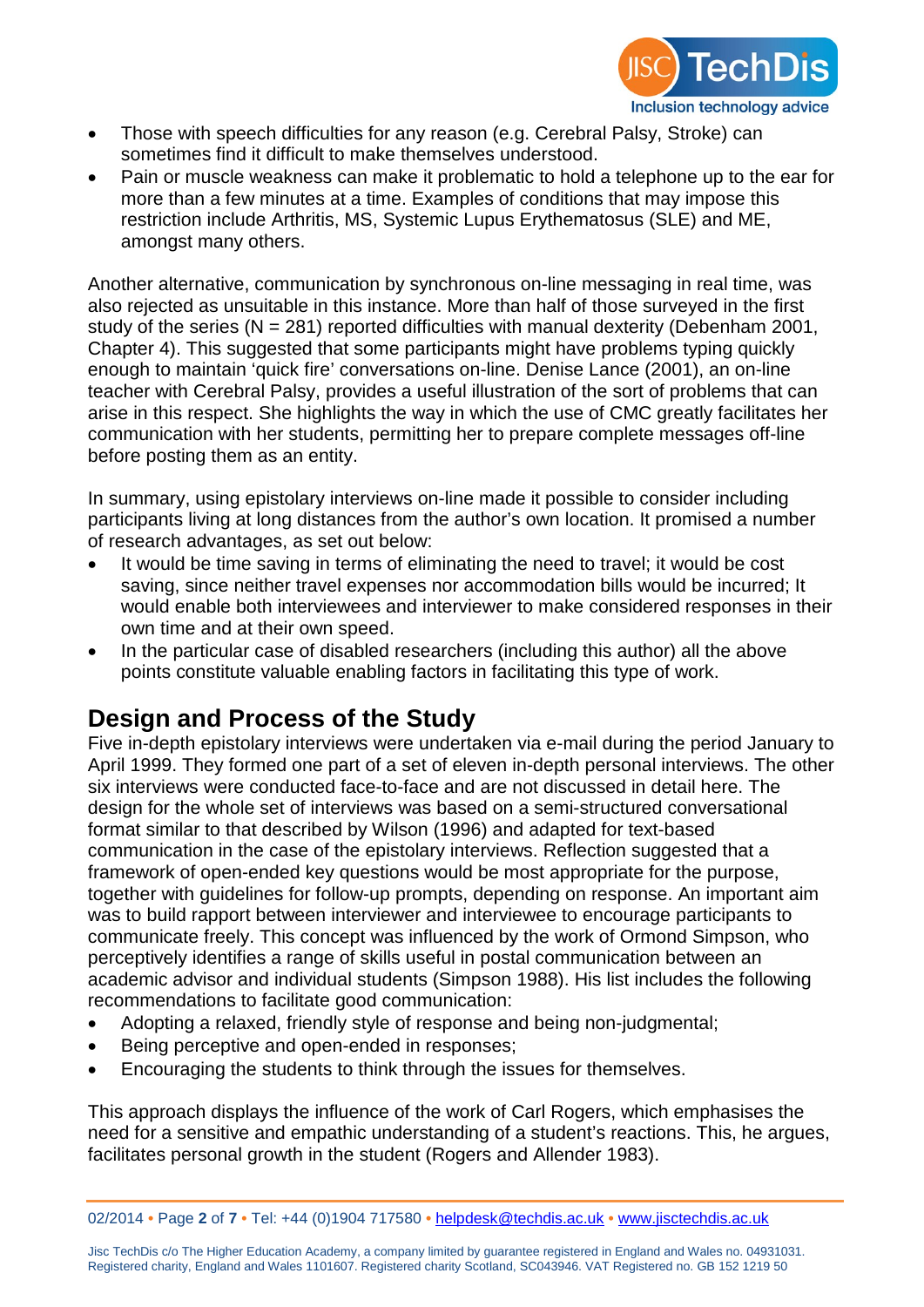

Another influence was Zimmer's concept of an 'Empathy Template'. This provides a creative template, originally designed to foster harmonious communication in a coursebased computer conferencing environment (Zimmer 1995; Zimmer and Alexander 1996). It involves the conscious use of particular phrasing to reinforce positive understanding and acceptance of another person's position without recourse to acrimony when differences of opinion occur.

The composition of the sample of students who participated in this set of personal interviews is described below.

#### **Face-to-face interviews**

- Two students from the main study (Debenham 2001, Chapter 6). These students had experienced access to a peer group computer conference and the services of an educational advisor, both one to one by e-mail and in a closed group environment.
- Two students using computers on a stand-alone basis (that is with no network connectivity).
- Two students who had not up to then used a computer at all.

# **Epistolary interviews**

- Two students from the main study (Debenham 2001, Chapter 6). These students had experienced access to a peer group computer conference and the services of educational advisor both one to one by e-mail and in a closed group environment.
- Three students who were users of the 'Virtual Campus', but without access to the facilities described above.

The implementation of the latter sub-set of interviews is described in the following section.

### **The Epistolary Interviews On-line**

All five of the e-mail interviewees were Open University undergraduates who were partway though their studies toward a first degree. All were volunteers who had had access to that institution's 'Virtual Campus' (a dedicated password-protected computer conferencing environment using the FirstClass™ conferencing platform) for at least a year. They were therefore familiar with use of Computer Mediated Communication (CMC) before the interviews commenced. All were living with disabling long-term health conditions. These included ME, SLE and Paraplegia. Two were already known to the researcher having been participants in an earlier main study; three were not. All were guaranteed anonymity in any published data.

Six starter questions (with follow up prompts) were prepared in advance for the two participants from the main study, and seven in the case of the three new participants. If any unexpected issue emerged during the 'conversation' this was also followed up. The next starter question was not necessarily introduced until a few messages later if an interesting discussion had developed.

Some communication techniques developed during the epistolary interviews include the following:

• Making a précis of the student's response to initial open-ended questions and feeding this back to him/her to confirm the researcher's understanding of what had been said. Examples are given below:

02/2014 **•** Page **3** of **7 •** Tel: +44 (0)1904 717580 **•** [helpdesk@techdis.ac.uk](mailto:helpdesk@techdis.ac.uk) **•** [www.jisctechdis.ac.uk](http://www.jisctechdis.ac.uk/)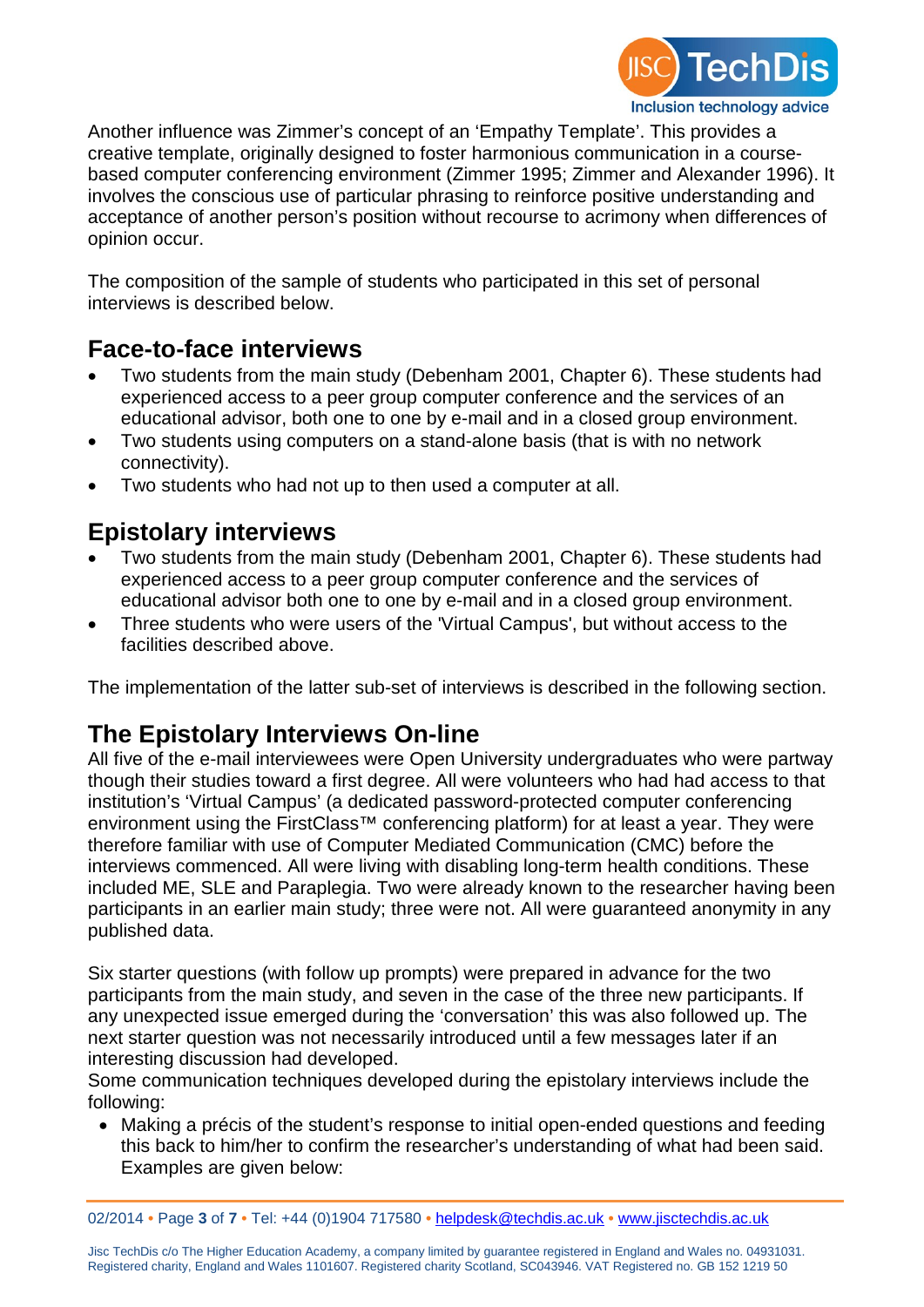

- **1. Margaret to Jeremy:** Thank you Jeremy for your thoughtful and interesting reply. No it isn't too long, just what I'm looking for. <Smile> so, to summarise my understanding of what you are saying so far, a relationship of personal rapport with your counsellor is important to you? And also continuity is important because of the demands it makes on energy levels to have to re-state your situation? Would that be right?
- **Jeremy replies:** Yes, absolutely, I feel that (some, not all) disabled people require that personal contact with the OU. It enables a sense of security and confidence to build up whilst you gain your feet again
- **2. Margaret to Gareth:** Looking through your last para (sic) -
- "The main difference is that I have become more interested in people. As a result my study focus is less narrow. [… snip …] I can get up in the morning, switch on my computer, and 'Take a Shortcut to the Open University'!"
- My reading is that it has been a broadening educational experience for you to have access to the range of facilities and other students on the 'Virtual Campus'. Have I understood that correctly?
- **Gareth replies:** Yes, that's right. Also, contact with other students has stimulated me to broaden my educational experience in other ways. E.g. I've started watching OU Humanities TV programmes.

• Making positive affirmations that the interviewee's responses were of interest and valued; use of the interviewee's name at intervals during the course of the conversational exchange of messages.

**1. Margaret to Gareth:** That is really very interesting indeed. Thank you Gareth for taking the time and trouble to search out that example and your thoughtful analysis of it. It prompts me to ask, did this contact in the group affect your use of one to one e-mail contact with the counsellor in any way?

**2. Margaret to Jennifer:** I'm interested that you say that the only way for you to contact your Tutor Counsellor was by fax Jennifer. Does this mean that you had difficulty in contacting her by phone? Can you tell me a bit more about this?

More extended examples of extracts from the interviews may be found in Debenham (2001) Chapter 7.

### **Evaluation of the Data**

The evaluation of the data took place in the context of the study as a whole, including both face-to-face and epistolary interviews. The first task was to transcribe the face-to-face interviews into a written dialogue, a long and tedious process (including coding to show pauses, laughs etc). In the case of the epistolary interviews the reverse situation applied. Although each of these took about two weeks to complete in the first instance, editing the pre-existing text into dialogue format proved to be a relatively easy task. For example, using the 'find and replace' function in Word™ made it easy to substitute pseudonyms for the real names of the interviewees and other people or places mentioned in the interviews that might have identified the participants.

Colour coding was used to highlight key issues within each interview. These were then extracted and grouped into sets of similar issues, using a tabular format. This collated data enabled a comparison to be made with the findings of the earlier studies.

02/2014 **•** Page **4** of **7 •** Tel: +44 (0)1904 717580 **•** [helpdesk@techdis.ac.uk](mailto:helpdesk@techdis.ac.uk) **•** [www.jisctechdis.ac.uk](http://www.jisctechdis.ac.uk/)

Jisc TechDis c/o The Higher Education Academy, a company limited by guarantee registered in England and Wales no. 04931031. Registered charity, England and Wales 1101607. Registered charity Scotland, SC043946. VAT Registered no. GB 152 1219 50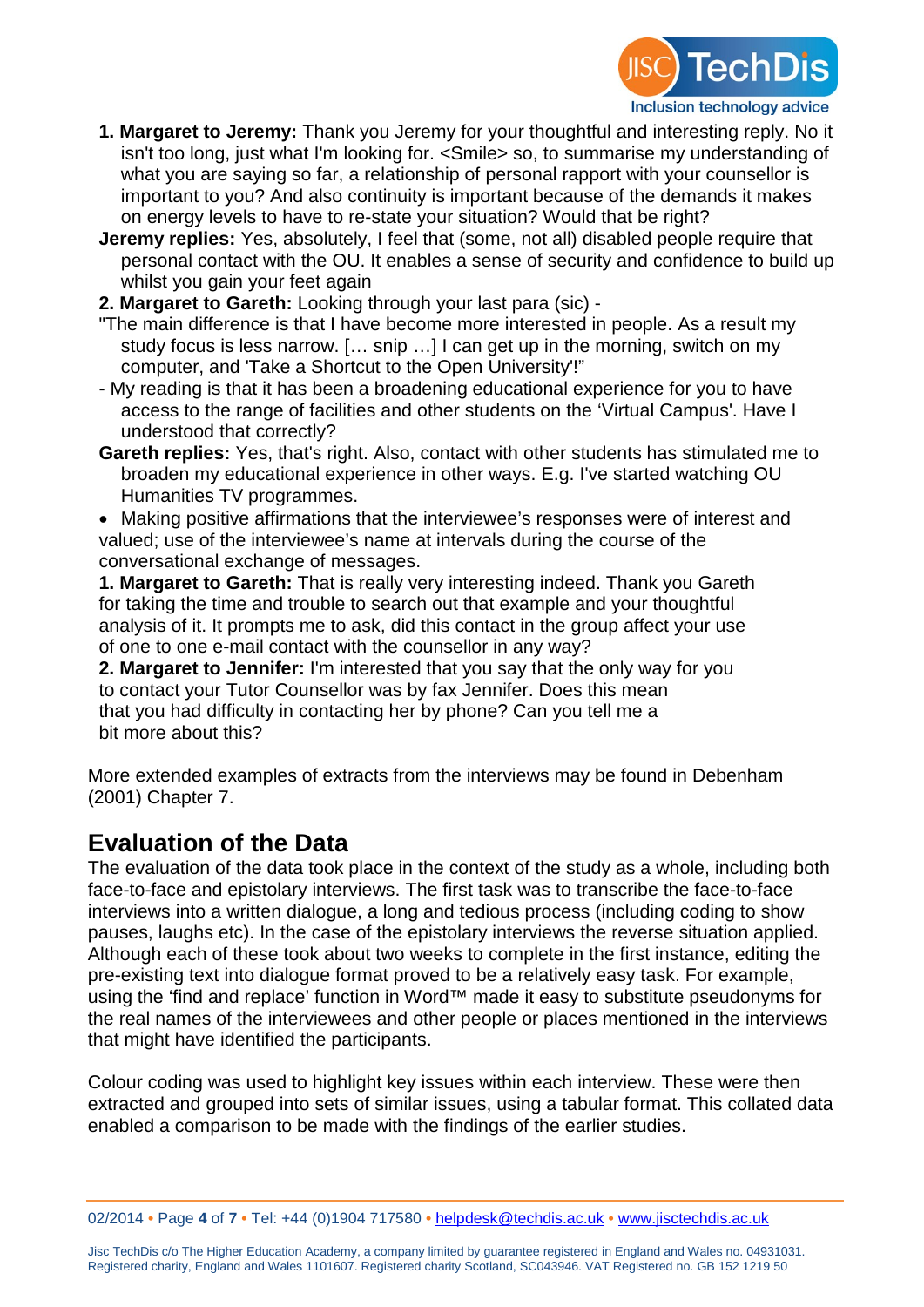

#### **Procedural issues**

The participants taking part in the epistolary interviews were already familiar with the use of e-mail and it was gratifying that few problems with communication via this route occurred. None of the participants dropped out. All completed the full interview, even though this involved a considerable time commitment over an extended period. However, a few procedural points emerged that are worthy of note.

It had been the initial intention to undertake several interviews at the same time. However, it quickly became apparent that trying to juggle more than two at once would make it difficult to maintain the necessary mental focus on each interviewee. A decision was therefore made to limit the number to not more than two at any one time. This worked well.

On two occasions a participant took a few days to reply, and in each case a carefully composed message was sent as a reminder. In one instance the student had not been well; in the other the individual concerned had been tied up with personal matters. Both had good reasons for the delay - and both happily went on to complete the interviews.

As the interviews progressed it transpired that several different strands of the conversation sometimes developed within each message, using the useful 'reply with quote' facility available in the FirstClass<sup>™</sup> software. This had the effect that several repetitions of the same text could occur within the sequential train of messages. These needed to be edited out at the data evaluation stage when consolidating the whole run of messages.

#### **Conclusions**

In practice, asynchronous e-mail fulfilled its promise as an interview medium. It proved to be particularly well suited to the circumstances of this set of interviewees, resulting in the collection of high-quality data. It enabled participants to reply at a time suited to their own circumstances and permitted time for reflection. An enabling factor in this respect was that replies could be prepared off-line and sent as a coherent whole when completed, even if they had been typed slowly over a period of time. This was valuable for these interviewees, all of whom experienced difficulties with manual dexterity and/or severe fatigue as a result of their various conditions. It might also be advantageous for any visually impaired voice software users, though none of the students interviewed on this occasion were using this facility. Similarly, it permitted the researcher to take time over digesting interviewees' messages and considering what issues might usefully be probed with further questions.

The author experienced certain differences between face-to-face and e-mail interviews during this study. The former permitted more spontaneity – a particular advantage being that it was possible to observe facial expression and body language. However, this method did not allow time for reflection in the same way as proved possible with the e-mail interviews.

In summary, the findings suggest that epistolary interviews on-line may be considered suitable for in-depth interviews in the following cases:

- where participants live/work in locations that are at long distances from the researcher, whether within the same country or internationally;
- where participants have access to computers and an Internet Service Provider (ISP) and are already reasonably experienced users of e-mail;

02/2014 **•** Page **5** of **7 •** Tel: +44 (0)1904 717580 **•** [helpdesk@techdis.ac.uk](mailto:helpdesk@techdis.ac.uk) **•** [www.jisctechdis.ac.uk](http://www.jisctechdis.ac.uk/)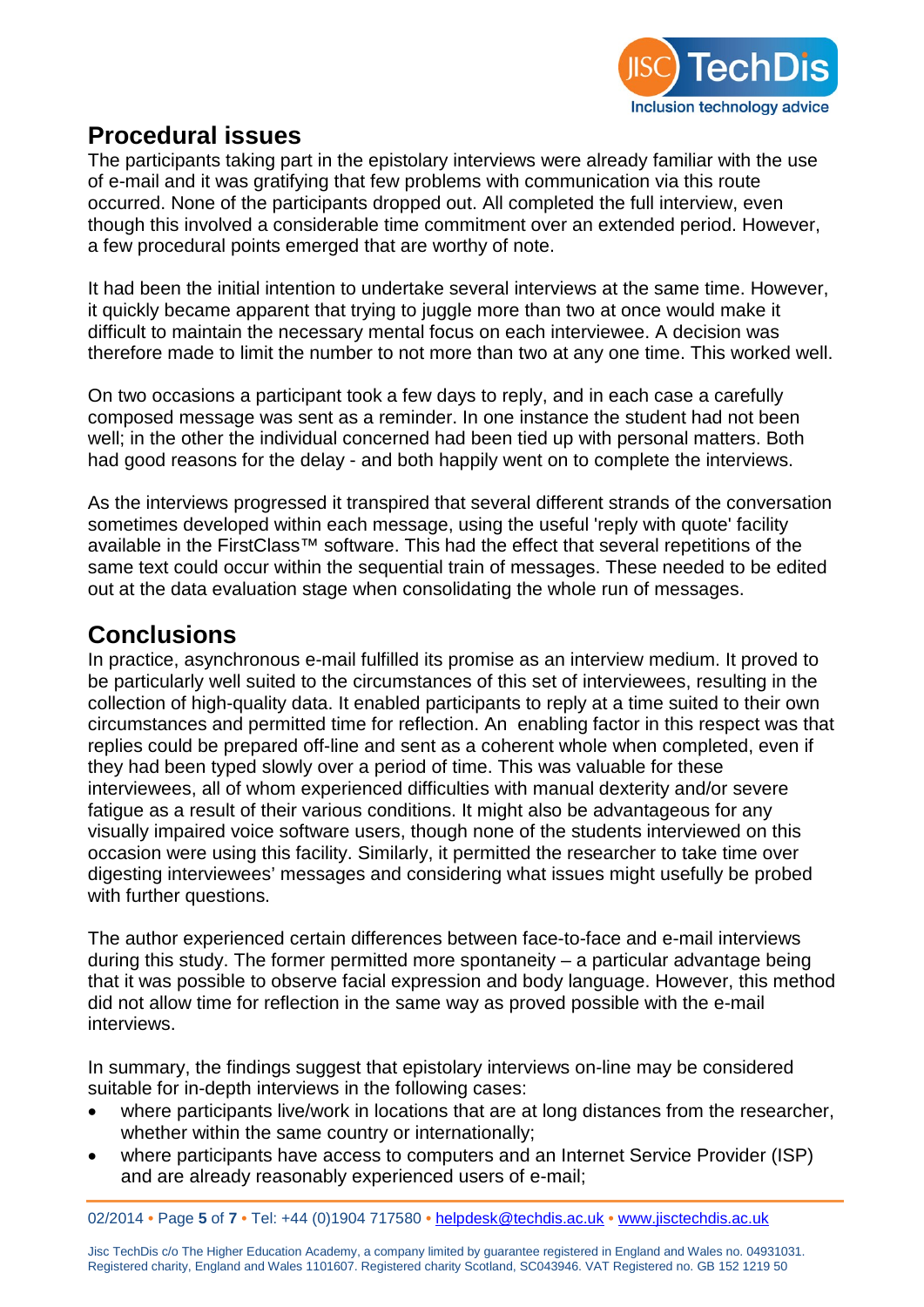

• where participants (be they interviewees or researcher) have various disabilities and/or long-term health conditions, for the reasons discussed earlier.

In the context of research interviews generally this method provides a useful additional tool to the researcher's palette. However, it is not necessarily always the most appropriate option. For example, e-mail would probably not be the optimal choice when interviewing someone with a busy lifestyle and limited time available. A face-to-face interview that could be completed in a well-defined time slot would probably be more appropriate in those circumstances. It would also obviously be impractical to consider using this route in the case of anyone who may be without access to a computer for any reason – either temporarily or permanently.

In conclusion, the experimental project reported here contributes some modest benchmark data to the body of knowledge in the field of interview research methodology. More work is merited to explore the interesting new opportunities afforded by emerging technological developments. For example, in recent years the availability of Broadband communication has expanded rapidly and is now widespread. In consequence, high-quality voice and video applications using Voice over Internet Protocol (VoIP) have now become more generally viable. This increases the feasibility of conducting 'virtual' face-to-face interviews at a distance using video links between Personal Computers. Without doubt, the use of CMC offers exciting new possibilities to the research community.

#### **References**

Debenham, M. 2001. Computer Mediated Communication and Disability Support: Addressing Barriers to Study for Undergraduate Distance Learners with Long-term Health Problems.

Doctoral thesis; The Open University, Milton Keynes (Accessed 14-Nov-06)

Debenham, M. 2002. Computer-Mediated Communication and Disability Support: Addressing Barriers to Study (Margaret Debenham) York: JISC TechDis. (Accessed 22-Feb-07)

Lance, G. D. 2001. Distance Learning and Disability: A View from the Instructor's Side of the Virtual Lectern. Information Technology and Disabilities Journal, 8(1). Retrieved November 23, 2006.

Rogers, C. R., and Allender, J. A. 1983. Freedom to learn for the 80s, Merrill, New York Oxford.

Simpson, O. 1988. Counselling by Correspondence in Distance Education. Open Learning, 3(3), 43-45.

Wilson, M. 1996. Asking Questions. In Data Collection and Analysis, ed. R. Sapsford, V. Jupp, pp. 94-120. London: Sage

Zimmer, B. 1995. The Empathy Templates: a way to support collaborative learning. Open and Distance Learning Today, F. Lockwood, ed., Routledge, London and New York.

<sup>02/2014</sup> **•** Page **6** of **7 •** Tel: +44 (0)1904 717580 **•** [helpdesk@techdis.ac.uk](mailto:helpdesk@techdis.ac.uk) **•** [www.jisctechdis.ac.uk](http://www.jisctechdis.ac.uk/)